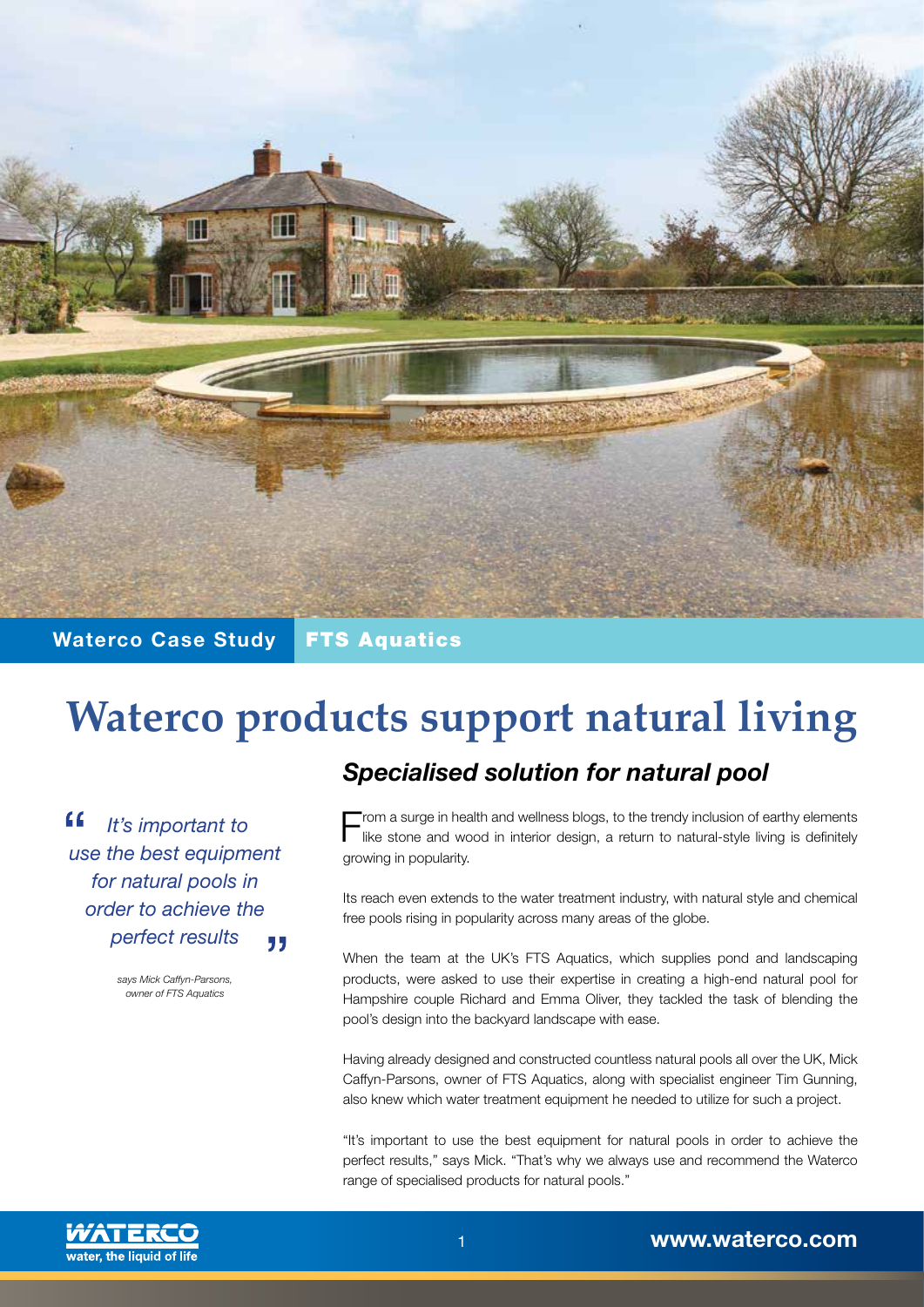### Waterco Case Study | FTS Aquatics

The Olivers live with their children in an idyllic country village outside of the town of Winchester in Hampshire, England, and therefore requested the pool design match the serenity and natural beauty that surrounds their home.

With this in mind, FTS Aquatics and Tim Gunning constructed a brand new concrete, natural style pool measuring 40m3 featuring a black liner and dual spill over into the gravel filtration bed, which in turn was planted with a variety of water plants.

For this project, a range of Waterco products were selected. These included an Aquamite 1.0HP pump, a 702 Exotuf Pond Professional Bead filter, and a MultiCyclone pre-filtration device.

#### **Clean and clear, low maintenance**

Tony Fisher, Waterco's Division CEO, North America & Europe, says all three of the products used in this installation are designed to minimize maintenance while ensuring the clarity and quality of water remain top notch.

"These were the perfect combination to ensure continuous high water quality without the use of chemical treatments." says Tony.

"Firstly, the Aquamite is a low energy pump with the correct performance for good filtration and backwash. And the Exotuf bead filter is compact easy to use and maintain, with an excellent level of performance, while the MultiCyclone is an ideal solution to remove the finer particles prior to entering the primary filtration system."

This Waterco equipment works well in conjunction with the gravel bed filtration already built around the pool edges. This sort of filtration is also known as 'regeneration zone', and is an effective method through which natural pools are kept clean and free from threats from algae invasion.



*Exotuf Pond Professional Bead filters are designed for ponds and water gardens. It provides mechanical and biological filtration in a compact single vessel.*

"Though the gravel bed takes principle position in the filtration system, it is a great advantage to include a bead filter and MultiCyclone in the system," says Tim.

"This will help reduce the interval at which sediment is laid down and does seem to reduce the formation of string algae - this is of great importance in a recently established regeneration zone, as the water plants may take two or three years to establish to a



*40m³ Natural pool, featuring a dual spill over into the gravel filtration bed, which in turn was planted with a variety of water plants.*